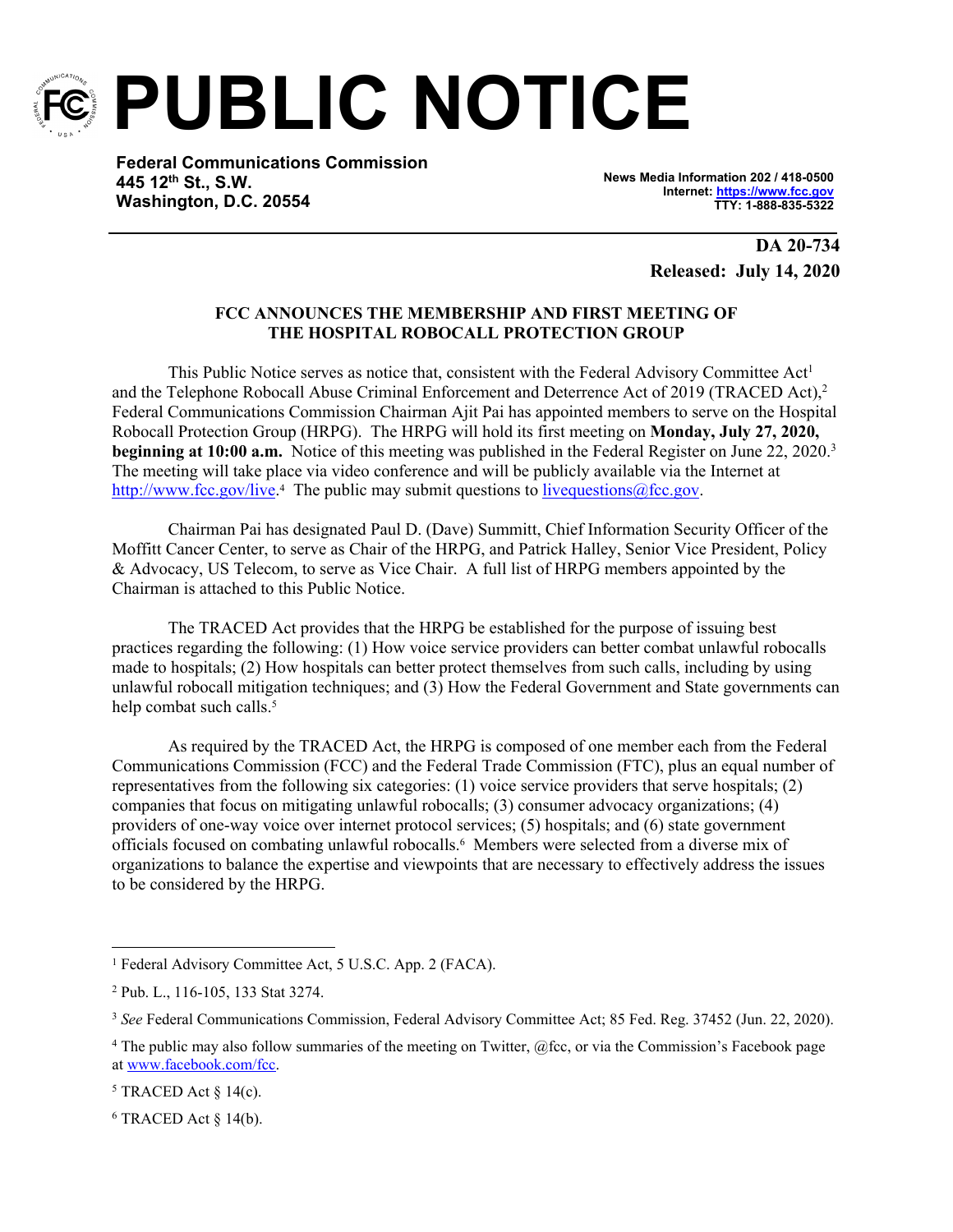For the agenda of its first meeting, the HRPG will introduce its members, working groups and leadership, review the TRACED Act's mandates and mission,<sup>7</sup> review the FACA's procedural requirements, and receive briefings on relevant FCC programs and policies. The agenda may be modified at the discretion of the HRPG Chair and its Designated Federal Officer.

To ensure accessibility for the meeting, open captioning will be provided in the live stream. Other reasonable accommodations for persons with disabilities can be made available upon request. To request an accommodation, or for materials in accessible formats for persons with disabilities (e.g., Braille, large print, electronic files, audio format), send an email to  $fcc504@$  fcc.gov or call the Consumer and Governmental Affairs Bureau at (202) 418-0530 (voice). Such requests should include a detailed description of the accommodations needed. In addition, requesters should include their contact information should Commission staff need to reach them to fulfill the request. Please allow at least five days' advance notice; last-minute requests will be accepted but may not be possible to accommodate.

Pursuant to the FACA, the Commission is responsible for oversight of the HRPG and its working groups.<sup>8</sup> As a result, FCC staff or Commissioners may participate in or attend meetings or other activities held by both the HRPG and its working groups. To facilitate these interactions, and in accordance with section 1.1200(a) of the Commission's rules, 47 CFR § 1.1200(a), presentations to the HRPG, its working groups, or HRPG-sponsored discussions (e.g., roundtables or workshops), or to FCC staff or Commissioners incidental to and in connection with such HRPG meetings or discussions, will be treated as exempt presentations for *ex parte* purposes. This exemption covers presentations from HRPG members to FCC staff and Commissioners in other settings only to the extent that the HRPG members are presenting the views of the HRPG or its working groups, as opposed to an individual member's own views or that of a member's organization. We find that this modification of the *ex parte* rules is in the public interest because it will allow the HRPG to develop and shape its advice and recommendations to the Commission more efficiently and effectively.

We recognize that some issues may be addressed by the HRPG that are the subject of pending FCC proceedings. The Commission will not rely in these proceedings on any information submitted to the HRPG, or to any of its working groups, or sponsored roundtables, or information conveyed by HRPG members (including members of any HRPG working groups) to FCC staff or Commissioners unless that information is first placed in the record of the relevant proceeding.

More information about the HRPG is available [here](https://www.fcc.gov/hospital-robocall-protection-group). You may also contact Donna Cyrus, Designated Federal Officer of the HRPG, at (202) 418-7325, or [Donna.Cyrus@fcc.gov](mailto:Donna.Cyris@fcc.gov); or Aliza Katz, Deputy Designated Federal Officer, at (202) 418-1737, or [Aliza.Katz@fcc.gov](mailto:Aliza.Katz@fcc.gov).

**--FCC--**

<sup>&</sup>lt;sup>7</sup> TRACED Act  $\S 14(c)$ .

<sup>8</sup> *See* 5 U.S.C. App. 2.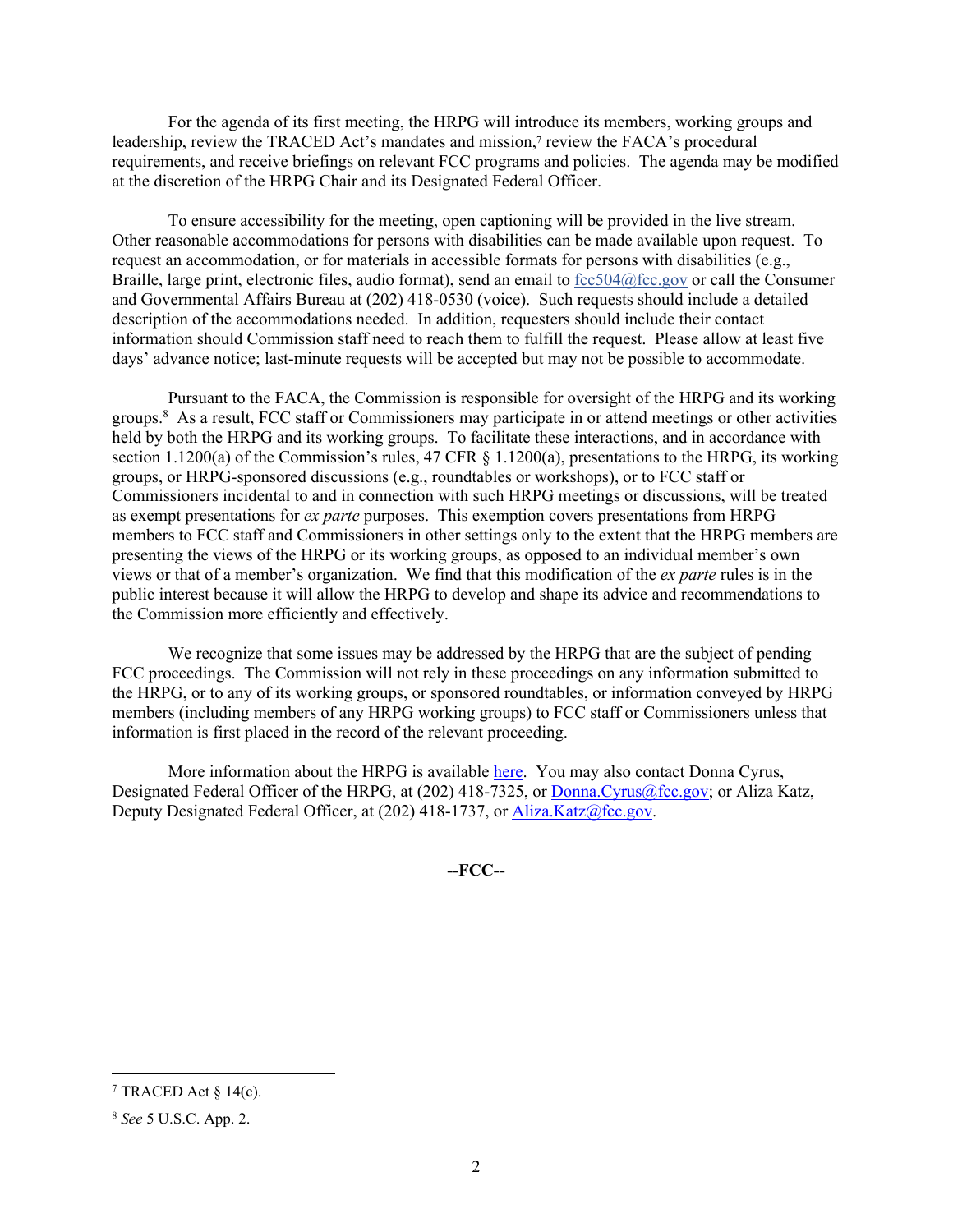# **HRPG MEMBERSHIP**

# **Chair:**

Dave Summitt, Chief Information Security Officer, Moffitt Cancer Center

# **Vice Chair:**

• Patrick Halley, Senior Vice President, Policy & Advocacy, US Telecom – The Broadband Association

# **Voice Service Providers that Serve Hospitals:**

- John Cunningham, Director of Fraud Management, CenturyLink
- Joseph DeLotto, VP of Voice and Unified Communications Products, Charter Communications
- Linda Vandeloop, Assistant Vice President, Federal Regulatory, AT&T

# **Companies that Focus on Mitigating Unlawful Robocalls:**

- Mark Collier, Chief Technology Officer, SecureLogix
- Aaron Foss, Founder and CEO, Nomorobo
- Patrick Halley, Senior Vice President, Policy & Advocacy, US Telecom The Broadband Association

#### **Consumer Advocacy Organizations:**

- John Breyault, Vice President, Public Policy, Telecommunications and Fraud, National Consumers League
- Dawit Kahsai, Senior Legislative Representative, AARP (formerly the "American Association of Retired Persons")
- Irene Leech, Vice-President, Consumer Federation of America

### **Providers of one-way voice over internet protocol services:**

- Gunnar Halley, Assistant General Counsel CELA-Privacy & Regulatory Affairs, Microsoft Corporation
- Rebekah Johnson, Founder & CEO, Numeracle
- Chris Shipley, Attorney & Policy Advisor, INCOMPAS

### **Hospitals:**

- Richard Lovich, Managing Partner, Stephenson, Acquisto & Colman, and National Counsel to the American Association of Healthcare Administrative Management (AAHAM)
- John Riggi, Senior Advisor for Cybersecurity and Risk, American Hospital Association
- Dave Summitt, Chief Information Security Officer, Moffitt Cancer Center & Research Institute

### **State Government Officials Focused on Combating Unlawful Robocalls:**

- Creecy Johnson, Special Deputy Attorney General, North Carolina Attorney General's Office
- David McCoy, Assistant Attorney General, Office of the Arkansas Attorney General
- Wisam Naoum, Assistant Attorney General, Michigan Department of Attorney General

### **FCC Representative:**